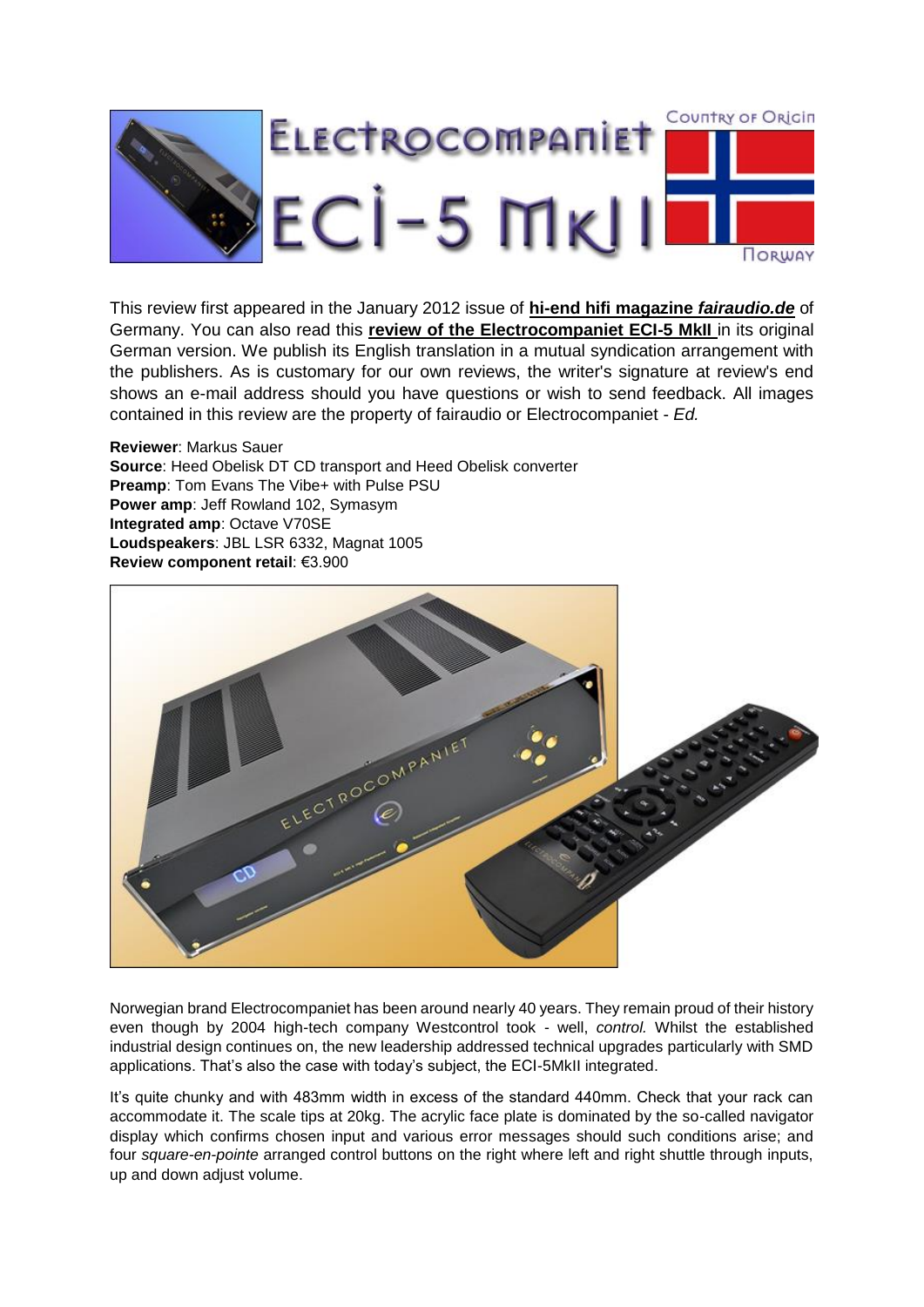Embedded elegantly in the central company logo via an LED that migrates in clockwise fashion around the 'E' is classy feedback on the volume setting. I found it a bit strange that the hue of this volume indicator—violet-blue—doesn't match the standard blue of the navigator window. I was pleased again that volume ramped up very gingerly to afford precise adjustments at low levels. The ECI-5MkII omits balance control.



For socketry there are two XLR and four RCA inputs whose selection the display confirms with lettering sizable enough for the short-sighted to be fine at standard room distances. The two XLR inputs appear as CD and TUN for tuner, the remaining unbalanced inputs as TAP (tape), DVD, VCR and HT (home theater). Playing critic and given the use of this chip-driven dot matrix display, it would be quite easy to build in user naming of inputs. Competitors either offer unlimited alphanumerical coding or a larger choice of preprogrammed options. Then a phono stage for example can appear properly indicated rather than show up as DVD.

The HT input obviously anticipates insertion of the Norse box into a home theater context where control over volume occurs with the source rather than ECI-5MkII. Finally there's a fixed REC1 output; two variable pre-outs (one XLR, one RCA) for either bi-amping or a subwoofer; and the ubiquitous five-way speaker terminals. The navigator window alerts about conditions like DC at the inputs or overheating but during my time with this amplifier I encountered no hiccups to ever see any of these warnings. The face plate also sports a 'hard' mains switch which in fact does disconnect the machine from utility power. Standby is only available via remote by a long hold of the mute button. This equates to 1-watt power consumption which kicks up to shy of 100 watts during idle but the generous heat sinks meant that even then the Electrocompaniet never exceeded getting warm to the touch.

The included remote was a plastic variant which also controls the firm's source components. Customers keen on something more luxurious can spend an extra €450 for the all-metal ECT3 wand. The firm's presentation makes some bones about symmetrical signal processing which my colleague Ralph Werner already reported on in his review of their bigger pre/power combo to serve as reference for the curious.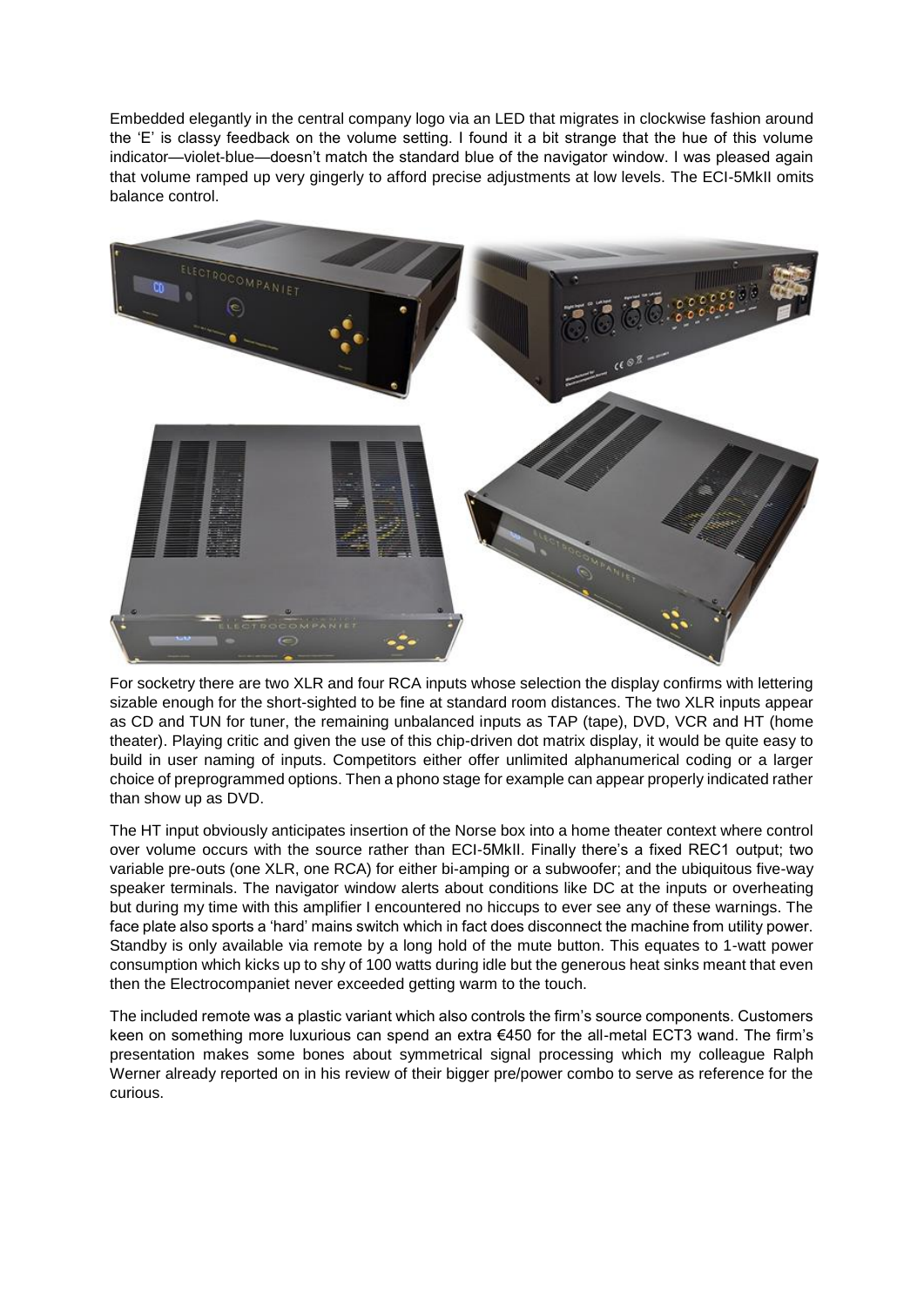

Otherwise the Norwegians remain rather mum on specifics here even though, like most, they engage in flowery verbiage to describe certain features as though they were unique. As far as I could make out, their "floating transformer technology" is simply a center-tapped transformer as is sensible for balanced circuitry; and star grounding. But then it's not about technology but results.

**Sonics Part I**. Here the ECI-5MKII had a readily discernable character which spread evenly across the audible spectrum. My listening notes keep mentioning things like voluminous, potent, generous and relaxed. When a friend asked how I felt the Norse box was voiced, I replied "British, with a dash of Yankee accent". I said British because the ECI-5II is tuned for long-term comfort in the best English tradition whilst the American twist arises from a wonderfully fulsome bass. Naturally fairaudio tradition insists on more than one catch phrase to get sonically descriptive so let's start with the midrange where the Electrocompaniet's leanings are easily spotted.



That's because voices—male and female—attain a slightly darker timbre than with many other amps. On Nitin Sawhney's *Prophesy*, Natacha Atlas sounded a few years older than she was when "Sunset" was actually cut. That extra maturity served her expressivity well. There was passion and sensitivity for timing and emphasis. Image lock was high and localization occurred cleanly at stage center but the last iota of mixed-in reverb was missing though admittedly that had zero effect on her formidable seductive powers.

This repeated itself with Gil Scott-Heron's "On coming from a broken home pt. 1" from *I'm new here*. While his voice was cleanly separated from the not terribly impressive synth doodling backdrop which I could have done without, other amps in the past rendered the diction of consonants a tick clearer and sharper (something this recording can stand since it's sadly apparent how Scott-Heron's drug use caused him to loose some teeth). Octave's V70S for example scored higher on lyrical intelligibility. The ECI-5MkII didn't undermine the hypnotic effect of Scott-Heron's voice however. Musical and verbal meaning telegraphed *en masse* as it were.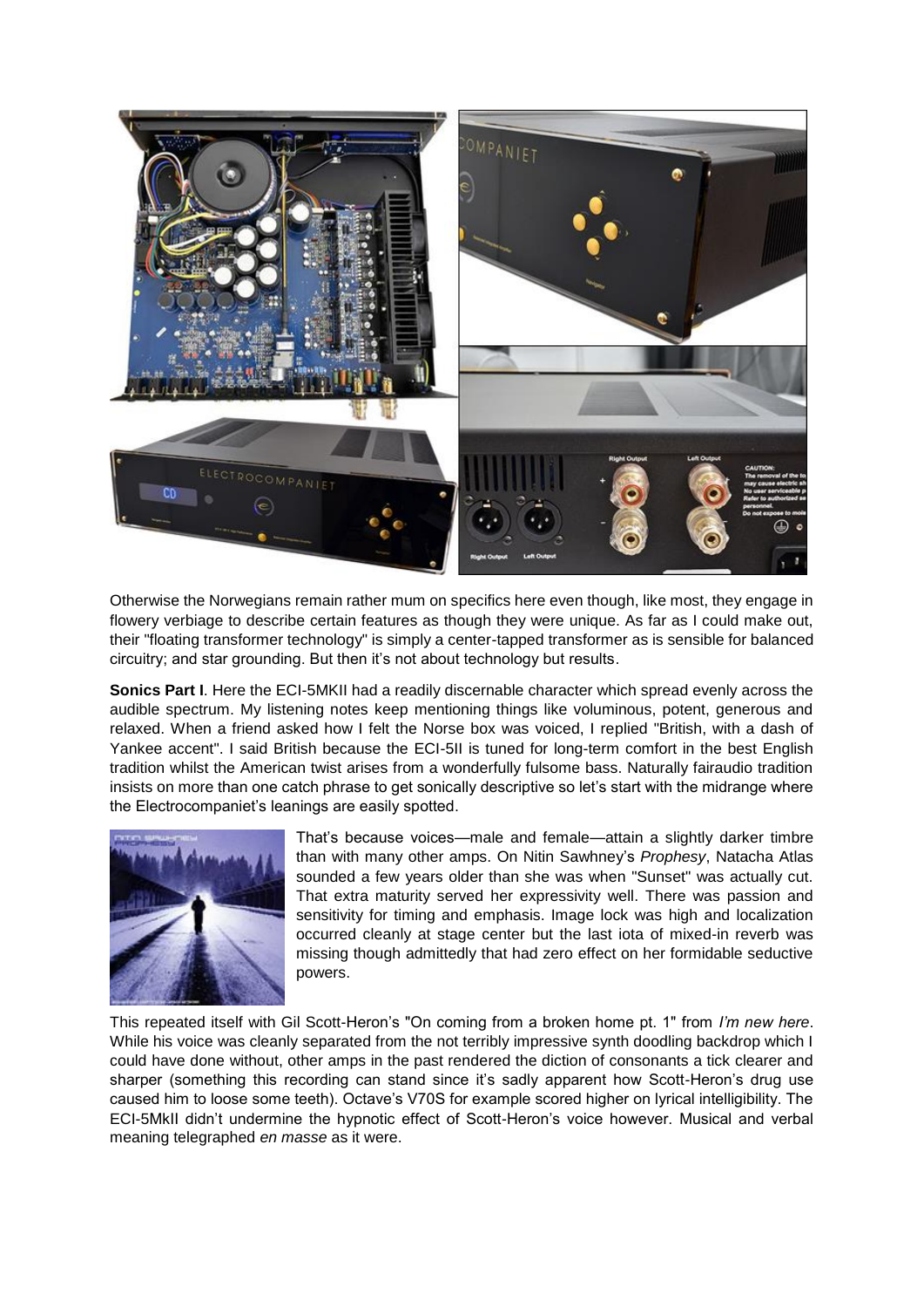That particular impression reasserted itself time and again. The ECI-5MkII seemed to obey the medical Hippocratic Oath of *primum non nocere* – first do no harm. This machine restricted itself a tad on transparency but did so simply to spare the listener sharpness or related ear attacks. This was applied so cleverly that upon longer audition nothing really seemed lacking. The ECI-5 somehow managed to pass on musical expression unscathed despite allowing anal accountants to perhaps insist with real cause that a wee bit of reverb, air and cymbal sheen were missing.



This impression held once the upper frequencies were inspected. Cymbals sounded believably metallic, piano strings (say Frédéric Chiu's reading of the *Lt. Kije Suite* transcriptions) felt tautly stretched. Yet tonally this amp was a tad restrained. The spark which some amps bestow on a cymbal even if the recording itself doesn't was a bit toned down.

**Sonics Part II.** At the opposite end restraint was *definitely* not on the menu. Au contraire. When I first fired up the amp and played it louder than my average family/neighbor-conscious levels, I had to move my speakers away from the wall a bit. Bass and ECI-5MkII were more potent than most. This celebrated extension and power over the last iota of control or damping. I'd thus not combine the Electrocompaniet with speakers which require an ultra-firm hand. This reads harsher than intended. This amp was neither ponderous nor slow. Bobby Bland's "Ain't no love in the heart of the city" from a Best-of CD had the interplay of percussion and bass simply nailed. What I earlier said about the midrange applied with bass as well. The ECI-5MkII transmitted the musical message intact. This extended to dynamics too. Here the amp had unlimited power where my needs were concerned. I never managed to get past 2:00 on the dial. Even so impulses didn't explode with quite the same ferocity as some competitors have 'em. I'm quite sure the test bench would give the Electro's impulse response a clean bill of health. Subjectively however there was a very minor reticence on dynamics as a function really of the tonality's gentler voicing. Recall that tonally brighter voicing emphasizes the leading edge to sound edgier and faster while a darker voicing appears more relaxed, softer and slower.

Again, longer listening to the ECI-5MkII found no dynamic complaints. Once I'd gotten used to the tonal balance, dynamics felt correct. Microdynamics seemed spot-on, the differences between the weighting of individual notes or even within a single note teased out nicely. Spatially the amp invited absorption in